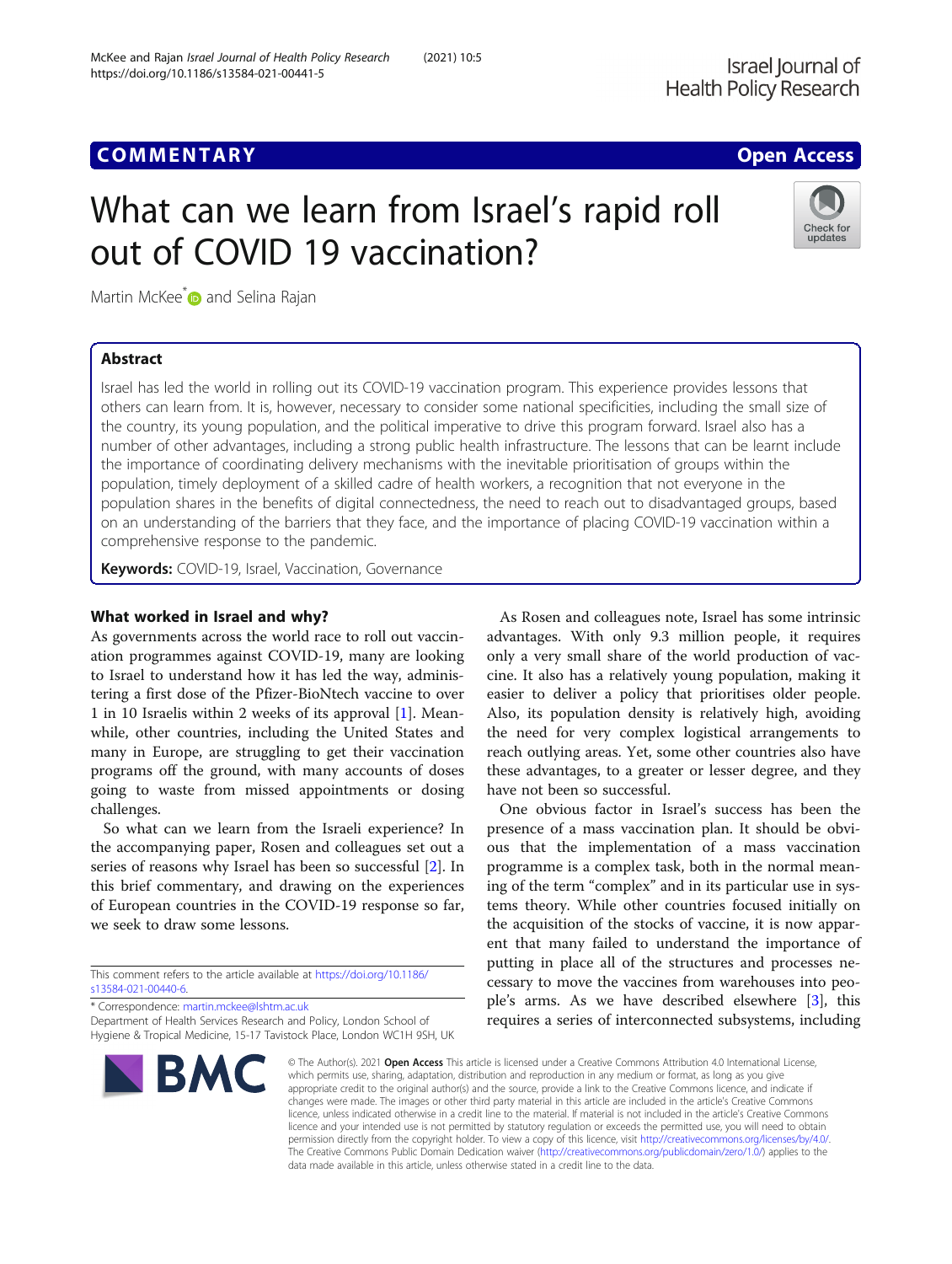those for maintaining an accurate register of the population, distributing the vaccine to facilities where it can be administered, with the added complication of maintaining a cold chain, ensuring that there are adequate numbers of trained staff to administer it, and mechanisms to identify differences in uptake within the population and responding to them. Crucially, these elements of a complex system are not self-organising. Somebody needs to be in charge with a clear vision of what they want to achieve. While this seems to be the case in Israel, it appears to have been lacking in many other countries or developed after vaccine delivery started, as was the case in the UK [\[4](#page-2-0)].

In reflecting why Israel seems to have got it right, it is necessary to consider some national specificities. We cannot avoid the observation by Israeli commentators that the Israeli Prime Minister Benjamin Netanyahu, facing yet another uncertain election, has his own political reasons for wanting to demonstrate success  $[5, 6]$  $[5, 6]$  $[5, 6]$  $[5, 6]$ . While Israel seemed to do well in the early stages of the pandemic, it was unable to maintain this situation and has since experienced two large waves of infection. The ability to claim responsibility for a very successful vaccination programme has obvious attractions. In contrast, in some other countries that have fared much worse, political leaders have been disengaged, in denial, or have actively rejected scientific evidence [[7\]](#page-2-0).

A second consideration is the high degree of preparedness, not just for a pandemic, but for other threats to health. Like the Republic of Korea [[8\]](#page-2-0), Israel has considerable experience with mobilisation of the population in time of crisis. The infrastructure necessary for this to happen offers governments scope to act in ways that are denied to others that lack such organisation and capacity.

Neither of these factors are especially generalisable. So, what can others take from the Israeli experience in vaccination scale up?

#### Lessons for other countries

First, given the global shortage of vaccines, which is inevitable, and given the magnitude of the task of scaling up production of a completely new product, it is necessary to prioritise groups within countries. Many countries have done so, typically focusing on older people, who are at greater risk of dying, and health or social care workers. Some, such as France, have also prioritised those in public-facing jobs, such as public transport workers and teachers. However, Israel has taken this a step further, in a way that some countries have failed to do, by linking this prioritisation to different delivery systems. Thus, different organisations are responsible for each of the four priority groups in the Israeli programme. Those over 60 or with pre-existing medical

conditions were covered by the four non-profit health plans, which hold information on each individual's medical history. Nursing home residents were covered by the national emergency services organisation Magen David Adom. Health workers were vaccinated by the organisations that employed them. Again, Israel has an advantage that is not available to some other countries, in that it has very well developed information systems [\[9](#page-2-0)], so that the different organisations involved in vaccination can identify those for whom they are responsible and follow them up as necessary. Notably, Israel is one of the few countries with a comprehensive population-based childhood web-based immunization registry. The platform of the national registry was rapidly adapted to the COVID-19 vaccine campaign, taking advantage of the single unique identifier for each Israeli resident that is used in all health care facilities. The registry also allows follow up and assessment of post vaccination adverse events as well as providing real-world vaccine effectiveness data.

Second, every country requires a trained workforce to deliver the vaccination programme. Again, Israel has the advantage of a cadre of well-trained community nurses with long experience in vaccination. Other countries have had to divert health professionals from acute care, a highly undesirable necessity at a time when many health systems are being overwhelmed with patients suffering from the acute effects of Covid 19. Both of these considerations emphasise the importance of investing in health infrastructure, whether in the form of trained staff, facilities, or information technology in normal times, so that there is adequate capacity when a crisis strikes [\[10\]](#page-2-0).

A third observation in the Israeli experience was the problems that arose in booking appointments in the initial days of the campaign. Like many other countries, they relied, to a considerable extent, on the use of online scheduling and call centres. However, while these approaches have proven very successful in other aspects of modern life, such as online shopping or travel reservations, it is easy to forget how those who take advantage of these opportunities are not representative of the population as a whole, or of those in the priority groups. The COVID-19 pandemic has highlighted the existence, in many wealthy countries, of large groups of people who are in effect excluded from the digital world [\[11](#page-2-0)], for example due to lack of internet connectivity or language problems in communicating with health providers by phone [\[12](#page-2-0)]. Until this is addressed at some time in the future, it will still be necessary to make use of the traditional forms of interaction between the individual and the state.

Fourth, as Rosen and colleagues note, there have been particular challenges in reaching some groups. While some earlier challenges in achieving vaccine uptake in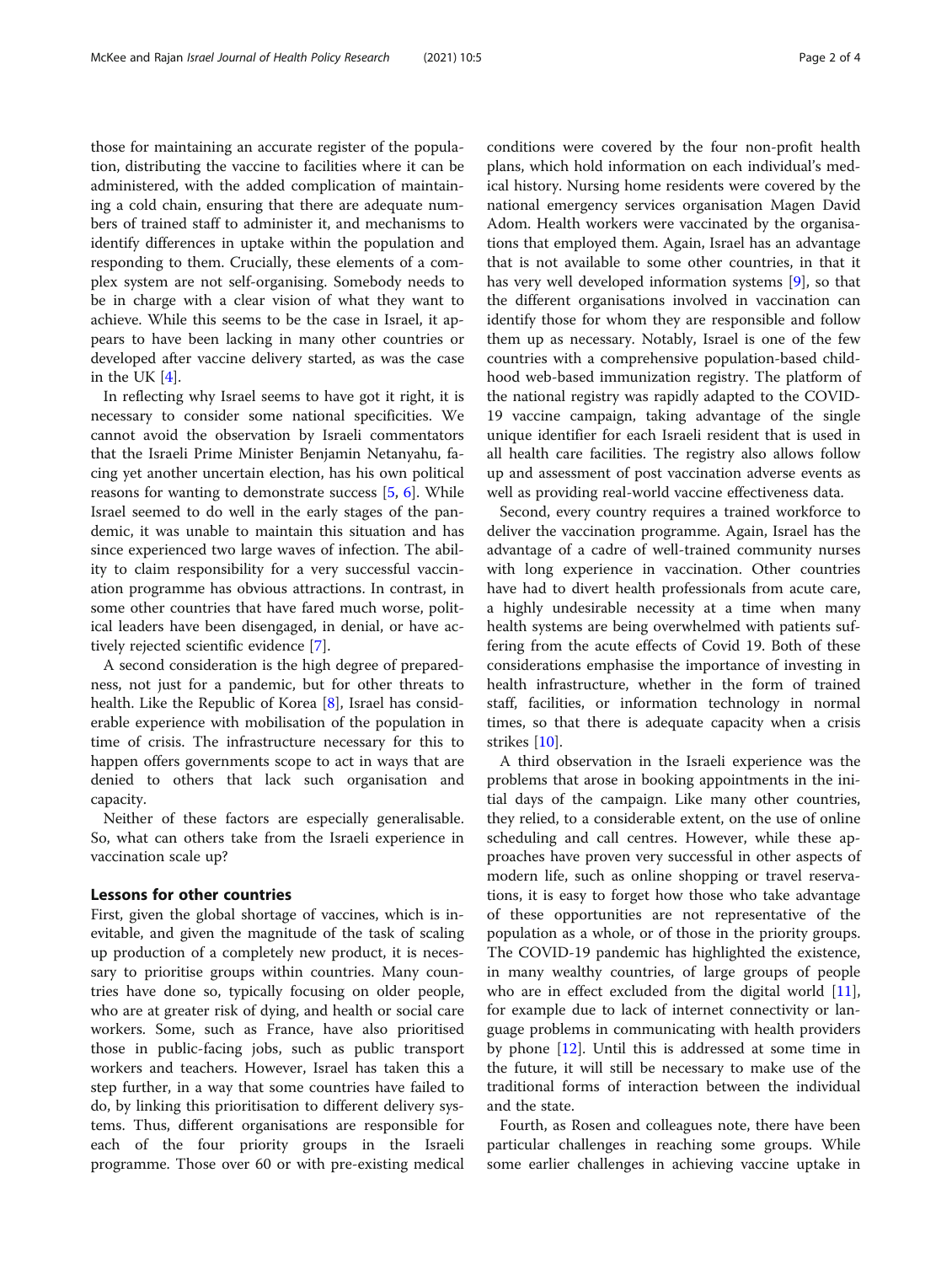<span id="page-2-0"></span>the ultra-orthodox Jewish community have been addressed, uptake was also initially low in Israeli Arab areas and it is taking longer to address that challenge [13]. Disadvantaged communities in all countries have borne the brunt of the pandemic, with higher rates of infection [14] and worse outcomes [\[15\]](#page-3-0). They have also suffered most from the economic and social consequences of responses. In essence, COVID-19 has shone a light on existing fractures in societies. Consequently, any failure to reach these groups will exacerbate existing inequalities. Consequently, a comprehensive vaccination strategy must include a system to monitor uptake in different groups, something that is impossible in the many countries that fail to collect data on ethnicity and occupation, and to understand why some are excluded. This will require mixed methods research coupled with co-creation of contextually appropriate feasible solutions [\[16\]](#page-3-0).

Finally, while this commentary and the accompanying paper focus on vaccination, this is only one element of a comprehensive COVID-19 strategy. It must be accompanied by measures to drive down levels of circulating infection and keep them low with well functioning find, test, trace, isolate and support systems [\[17\]](#page-3-0). Crucially, while the existing vaccines have been shown to reduce the risk of people becoming ill, they may be less successful in preventing infection and onward transmission. There is a danger that politicians will see vaccination as a magic bullet that will, somehow, make the threat from COVID-19 go away. It will not, and we must not ignore the risk of potential vaccine escape mutations emerging, something that is more likely if high levels of virus continue to circulate.

It is also critical that any vaccine rollout is accompanied by appropriate post-manufacturing surveillance to document the real world efficacy of the different vaccines in different patient groups [[18\]](#page-3-0). This is especially important in Israel where any issues will become apparent sooner than elsewhere and where the information system, mentioned earlier, facilitates this. Thus, as expected based on the Phase 3 trial [\[19](#page-3-0)], a single dose of the vaccine offers only partial protection, and only after about 12 days. Those who have received the first dose should not count on protection, and indeed, in Israel 17% of seriously ill persons as of mid-January 2021 had received a single dose of vaccine [\[20\]](#page-3-0). Even after a second dose, individuals should maintain precautions against exposure until the level of circulating virus in the community falls to very low levels.

#### Conclusion

There is much to be learned from the experiences of those in the forefront of rolling out vaccination programmes, such as Israel, but this should include a whole system perspective that takes account of differences in context.

#### Acknowledgements

None.

### Authors' contributions

Both authors contributed equally.

#### Funding

None.

#### Availability of data and materials

Not applicable.

#### Ethics approval and consent to participate Not required.

Consent for publication

Not applicable.

#### Competing interests

MM is a member of Independent SAGE, an independent group providing guidance on the COVID-19 response in the UK.

#### Received: 13 January 2021 Accepted: 22 January 2021 Published online: 26 January 2021

#### References

- 1. Srivastava M. Healthcare sector praises government's flexible approach to rollout of jab. London: Financial Times; 2021. Available from: [https://www.ft.](https://www.ft.com/content/0b2760a6-a571-4f49-bec3-0b138e6ce9b7) [com/content/0b2760a6-a571-4f49-bec3-0b138e6ce9b7](https://www.ft.com/content/0b2760a6-a571-4f49-bec3-0b138e6ce9b7)
- 2. Rosen B, Waitzberg R, Israeli A. Israel's rapid rollout of vaccinations for COVID-19; 2021: <https://doi.org/10.1186/s13584-021-00440-6>.
- 3. Siciliani L, Wild C, McKee M, Kringos D, Barry MM, Barros PP, et al. Strengthening vaccination programmes and health systems in the European Union: framework for action. Health Policy. 2020;124(5):511–8.
- 4. UK Department of Health and Social Care. UK COVID-19 vaccines delivery plan 2021 Available from: [https://assets.publishing.service.gov.uk/](https://assets.publishing.service.gov.uk/government/uploads/system/uploads/attachment_data/file/951284/UK_COVID-19_vaccines_delivery_plan.pdf) [government/uploads/system/uploads/attachment\\_data/file/951284/UK\\_](https://assets.publishing.service.gov.uk/government/uploads/system/uploads/attachment_data/file/951284/UK_COVID-19_vaccines_delivery_plan.pdf) [COVID-19\\_vaccines\\_delivery\\_plan.pdf.](https://assets.publishing.service.gov.uk/government/uploads/system/uploads/attachment_data/file/951284/UK_COVID-19_vaccines_delivery_plan.pdf)
- 5. Jaffe-Hoffman M. Could Pfizer save Israel and Netanyahu at the same time?: Jerusalem Post; 2021 Available from: [https://www.jpost.com/israel-news/](https://www.jpost.com/israel-news/could-pfizer-save-israel-and-netanyahu-at-the-same-time-654849) [could-pfizer-save-israel-and-netanyahu-at-the-same-time-654849.](https://www.jpost.com/israel-news/could-pfizer-save-israel-and-netanyahu-at-the-same-time-654849)
- 6. Harel A. Israel's Ambitious Vaccine Drive Is Set for Success as Netanyahu Seeks Election Campaign Boost: Haaretz; 2020 Available from: [https://www.](https://www.haaretz.com/israel-news/.premium-israel-s-ambitious-vaccine-drive-is-set-for-success-as-netanyahu-seeks-election-gain-1.9406513) [haaretz.com/israel-news/.premium-israel-s-ambitious-vaccine-drive-is-set-for](https://www.haaretz.com/israel-news/.premium-israel-s-ambitious-vaccine-drive-is-set-for-success-as-netanyahu-seeks-election-gain-1.9406513)[success-as-netanyahu-seeks-election-gain-1.9406513.](https://www.haaretz.com/israel-news/.premium-israel-s-ambitious-vaccine-drive-is-set-for-success-as-netanyahu-seeks-election-gain-1.9406513)
- McKee M, Gugushvili A, Koltai J, Stuckler D. Are populist leaders creating the conditions for the spread of COVID-19? Comment on "a scoping review of populist radical right Parties' influence on welfare policy and its implications for population health in Europe". Int J Health Policy Manag. 2020.
- 8. Jeong E-Y. South Koreans Know the Drill on Civil Defense—and They Don't Care: Wall Street Journal; 2021 Available from: [https://www.wsj.com/articles/](https://www.wsj.com/articles/south-koreans-know-the-drill-on-civil-defenseand-they-dont-care-1503487926) [south-koreans-know-the-drill-on-civil-defenseand-they-dont-care-15034](https://www.wsj.com/articles/south-koreans-know-the-drill-on-civil-defenseand-they-dont-care-1503487926) [87926.](https://www.wsj.com/articles/south-koreans-know-the-drill-on-civil-defenseand-they-dont-care-1503487926)
- 9. Rosen B, Waitzberg R, Merkur S. Israel: health system review. Health Syst Transit. 2015;17(6):1–212.
- 10. McKee M, van Schalkwyk MCI, Maani N, Galea S. A new year's resolution for health workers. BMJ. 2020;371:m4602.
- 11. McKee M, Stuckler D. How the internet risks widening health inequalities. Am J Public Health. 2018;108(9):1178–9.
- 12. Brangan E, Stone TJ, Chappell A, Harrison V, Horwood J. Patient experiences of telephone outreach to enhance uptake of NHS health checks in more deprived communities and minority ethnic groups: a qualitative interview study. Health Expect. 2019;22(3):364–72.
- 13. Boxerman A. Officials concerned by low vaccination rate among Arab Israelis: Times of Israel; 2020 [Available from: [https://www.timesofisrael.com/](https://www.timesofisrael.com/officials-concerned-by-low-vaccination-rate-among-arab-israelis/) [officials-concerned-by-low-vaccination-rate-among-arab-israelis/.](https://www.timesofisrael.com/officials-concerned-by-low-vaccination-rate-among-arab-israelis/)
- 14. UK Scientific Advisory Group for Emergencies. SARS-COV-2 transmission routes and environments. SAGE – 22 October 2020 2020 Available from: [https://assets.publishing.service.gov.uk/government/uploads/system/](https://assets.publishing.service.gov.uk/government/uploads/system/uploads/attachment_data/file/933225/S0824_SARS-CoV-2_Transmission_routes_and_environments.pdf) [uploads/attachment\\_data/file/933225/S0824\\_SARS-CoV-2\\_Transmission\\_](https://assets.publishing.service.gov.uk/government/uploads/system/uploads/attachment_data/file/933225/S0824_SARS-CoV-2_Transmission_routes_and_environments.pdf) [routes\\_and\\_environments.pdf](https://assets.publishing.service.gov.uk/government/uploads/system/uploads/attachment_data/file/933225/S0824_SARS-CoV-2_Transmission_routes_and_environments.pdf).